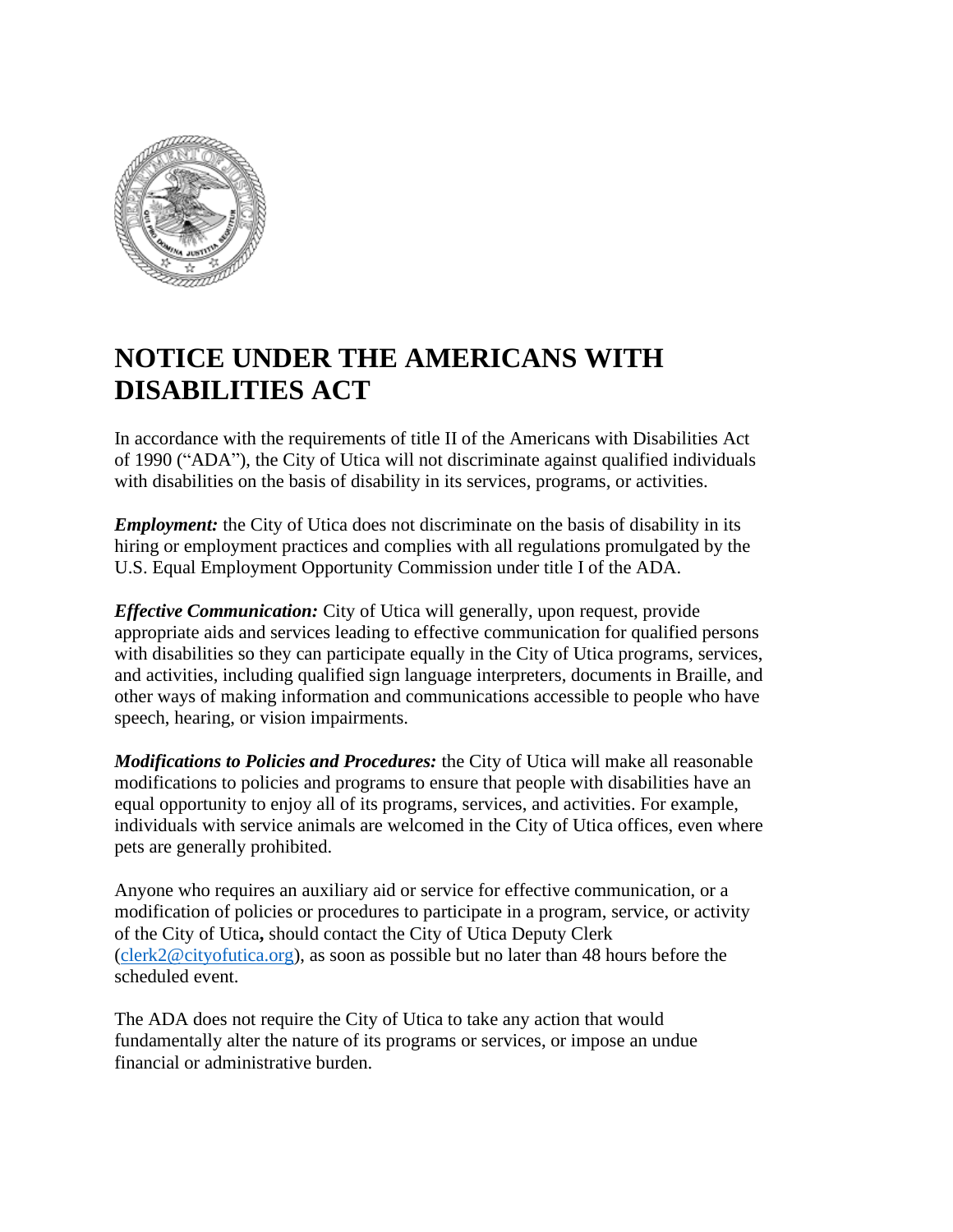Complaints that a program, service, or activity of the City of Utica is not accessible to persons with disabilities should be directed to City of Utica Deputy Clerk.

The City of Utica will not place a surcharge on a particular individual with a disability or any group of individuals with disabilities to cover the cost of providing auxiliary aids/services or reasonable modifications of policy, such as retrieving items from locations that are open to the public but are not accessible to persons who use wheelchairs.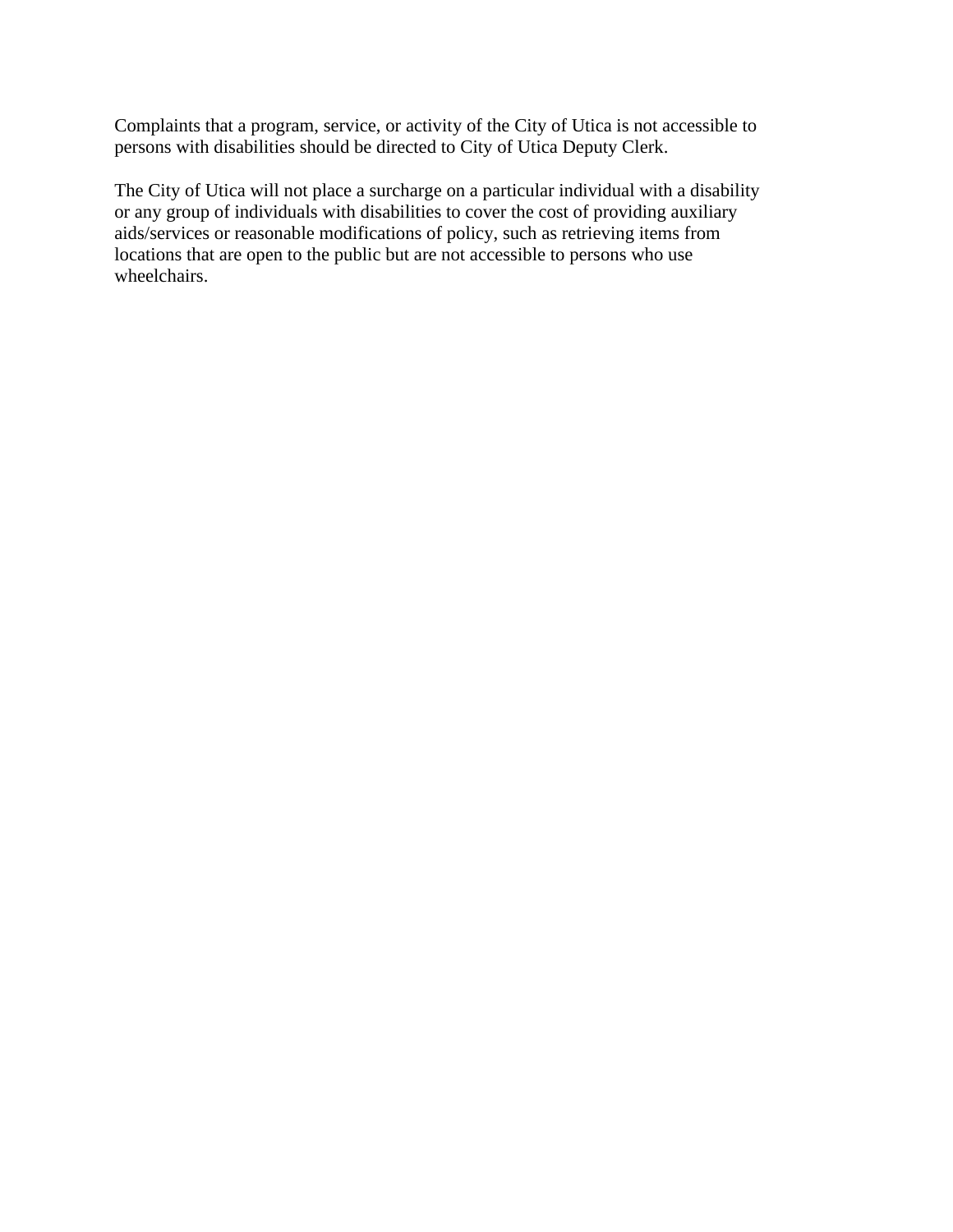## **The City of Utica Grievance Procedure under The Americans with Disabilities Act**

This Grievance Procedure is established to meet the requirements of the Americans with Disabilities Act of 1990 ("ADA"). It may be used by anyone who wishes to file a complaint alleging discrimination on the basis of disability in the provision of services, activities, programs, or benefits by the City of Utica. The City of Utica's Personnel Policy governs employment-related complaints of disability discrimination.

The complaint should be in writing and contain information about the alleged discrimination such as name, address, phone number of complainant and location, date, and description of the problem. Alternative means of filing complaints, such as personal interviews or a tape recording of the complaint, will be made available for persons with disabilities upon request.

The complaint should be submitted by the grievant and/or his/her designee as soon as possible but no later than 60 calendar days after the alleged violation to:

## **Ms. Colleen Fraser, City of Utica Deputy Clerk ADA Coordinator 7550 Auburn Road, Utica MI 48317 clerk2@cityofutica.org**

Within 15 calendar days after receipt of the complaint, the City of Utica Deputy Clerk or his/her designee will meet with the complainant to discuss the complaint and the possible resolutions. Within 15 calendar days of the meeting, the City of Utica Deputy Clerk or his/her designee will respond in writing, and where appropriate, in a format accessible to the complainant, such as large print, Braille, or audio tape. The response will explain the position of the City of Utica and offer options for substantive resolution of the complaint.

If the response by the City of Utica Deputy Clerk or his/her designee does not satisfactorily resolve the issue, the complainant and/or his/her designee may appeal the decision within 15 calendar days after receipt of the response to the City of Utica Mayor or his/her designee.